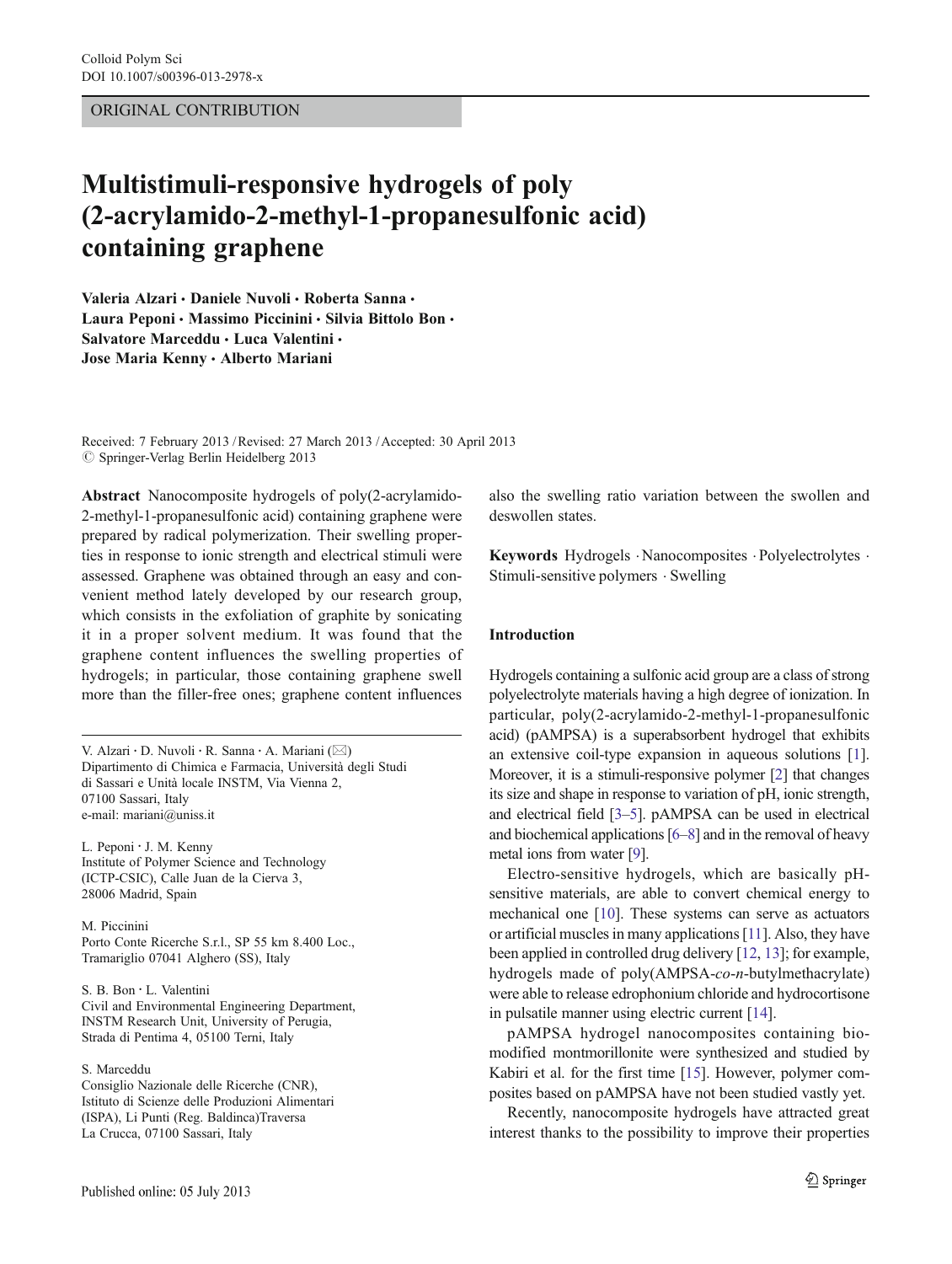by using properly chosen nanofillers [\[16](#page-6-0)]; for example, nanocomposite hydrogels of poly(N-isopropylacrylamide) containing partially exfoliated graphite [[17\]](#page-6-0) or graphene [\[18](#page-6-0)] were synthesized by our research group.

Graphene has been chosen as a suitable filler thanks to its exceptional properties, namely, its high values of electrical conductivity [\[19\]](#page-6-0), mobility of charge carriers  $(2 \times 105 \text{ cm}^2 \text{ V}^{-1} \text{ s}^{-1})$  [[20](#page-6-0)], and specific surface area  $(2,630 \text{ m}^2 \text{ g}^{-1})$  [[21](#page-6-0)]. High Young's modulus (≈1,100 GPa) [\[22\]](#page-6-0), fracture strength (125 GPa) [[22](#page-6-0)], and thermal conduc-tivity (5×103 W m<sup>-1</sup> K<sup>-1</sup>) [[19\]](#page-6-0) are other exceptional properties. It is a two-dimensional layer consisting of  $sp<sup>2</sup>$  hybridized carbon atoms, which are densely packed in a honeycomb crystal lattice. Its peculiar lattice symmetry leads the excellent electronic properties; the unaffected p orbital, which is perpendicular to the planar structure, leads to the formation of a delocalized  $\pi$  bond.

The aim of this work was to study the stimuli-responsive properties of pAMPSA hydrogels under the effect of variation of ionic strength and electrical external field and the influence of graphene addition on polymeric matrix. This strategy allows obtaining stimuli-responsive nanocomposite hydrogels with different properties with respect to the filler-free ones.

To make them, graphene was obtained using a method improved recently by our research group [[17,](#page-6-0) [18](#page-6-0), [23](#page-6-0)–[26](#page-6-0)], reported first by Hernandez et al. [[27\]](#page-6-0), consisting in the exfoliation of graphite in a liquid medium to form singleor few-layer graphene. In particular, we have obtained graphene in dimethyl sulfoxide [\[17](#page-6-0)], NMP [[18\]](#page-6-0), an ionic liquid [[23](#page-6-0)], and in various reactive media, such as diisocyanates and diol [\[24](#page-6-0)], tetraethylene glycol diacrylate [\[25](#page-6-0)], vinylcaprolactam [\[26](#page-6-0)]; in addition, a novel and simple method to obtain "in situ" formed graphene/monomer dispersions and graphene/polymer nanocomposites was proposed [[23](#page-6-0)–[26\]](#page-6-0).

In this work, we obtained graphene in dimethylformamide (DMF), a good solvent of the monomer, and the mixture of AMPSA and the graphene dispersion were radically polymerized to obtain the nanocomposite hydrogels.

# Experimental section

# Materials

AMPSA, molecular weight (MW): 207.25, d: 1.1  $g/cm<sup>3</sup>$ ), dimethylformamide (DMF, MW: 73.08, b.p.: 152-154 °C), N,N′-methylene-bis-acrylamide (BIS, MW: 154.17) and graphite flakes were purchased by Sigma-Aldrich and used as received. Trihexyltetradecylphosphonium persulfate (TETDPPS, MW: 1,159) was used as the radical initiator and synthesized according to the method described in the literature [\[28\]](#page-6-0).

Graphene stock dispersion in DMF

Graphite (5.0 g) dispersed in 100 g of DMF was introduced in a 250-mL flask; the mixture was sonicated in an ultrasonic bath at room temperature for 24 h. Then, the dispersion was centrifuged for 30 min at 4,000 rpm, and the residual solid graphite was removed. The concentration, calculated by gravimetry after filtration through polyvinylidene fluoride filters (pore size 0.22  $\mu$ m), was found to be equal to 0.35 mg/mL.

Synthesis of pAMPSA hydrogels

In order to prepare hydrogels containing various amounts of graphene, the above stock dispersion was properly diluted with suitable amounts of DMF, and the resulting actual graphene concentrations were determined by UV–vis spectroscopy. The desired quantities of AMPSA were added to the obtained graphene dispersion, and the new resulting mixture was sonicated for 15 min. Then, the cross-linker (BIS, 5 mol% with respect to the molar concentration of AMPSA) and the initiator (TETDPPS, 0.5 mol% with respect to the molar concentration of AMPSA) were added. The investigated formulations are listed in Table 1.

A common test tube (inner diameter=1.5 cm, length= 16 cm) was filled with the reacting mixture (Table 1). The polymerization was performed by keeping the tube immersed in an oil bath at 80 °C for 1 h.

# Graphene/DMF dispersion characterization

The graphene stock dispersion in DMF was analyzed by UV–vis spectroscopy using the Hitachi U-2010 spectrometer (1 mm cuvette), following the method described in the literature [[29\]](#page-6-0). Namely, a calibration line for graphene concentration was used (wavelength was 660 nm). The calculated absorption coefficient was 2,498 mL mg<sup>-1</sup> m<sup>-1</sup>. This was used to determine the actual graphene concentrations in any diluted dispersion derived from the stock one.

TEM measurements were performed on the JEOL JEM-2100 TEM instrument (JEOL Ltd., Akishima, Tokyo, Japan), with the LaB6 filament, with an operating voltage of 200 kV.

Table 1 Amount of graphene present in each nanocomposite hydrogel

| Sample | Graphene content (wt%)<br>respect to monomer weight) |
|--------|------------------------------------------------------|
| 97.4   | 0.06                                                 |
| 97.5   | 0.02                                                 |
| 97.6   | 0.01                                                 |
| 97.8   | 0                                                    |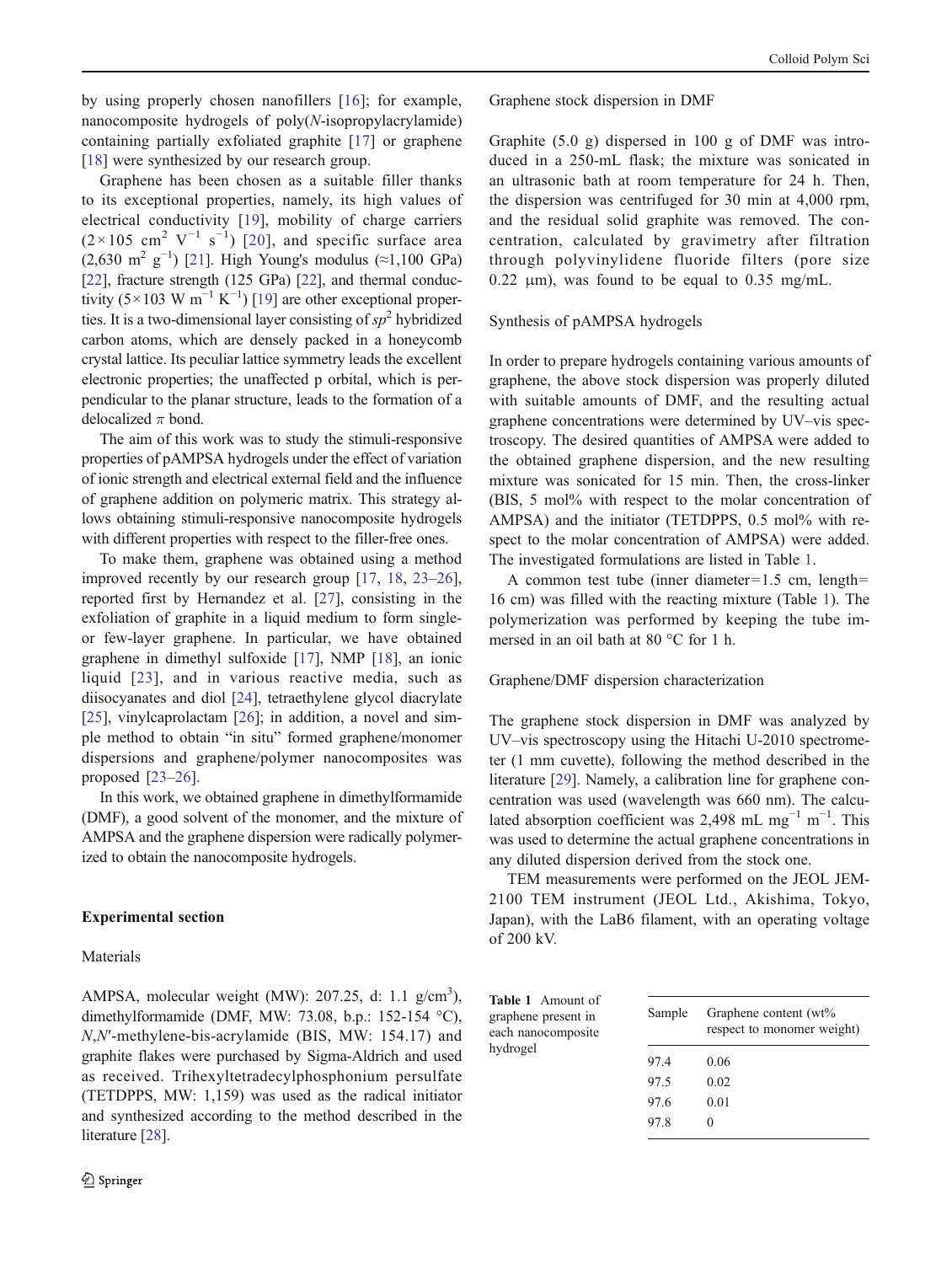<span id="page-2-0"></span>For TEM analysis, the solutions have been cast directly on the 200-mesh cooper grid and followed by solvent evaporation at ambient conditions for 24 h.

Raman analysis was performed with a Bruker Senterra Raman microscope, using an excitation wavelength of 532 nm at 5 mW. The spectra were acquired by averaging five acquisitions of 5 s with a  $\times$  50 objective.

## Hydrogel samples characterization

After freeze-drying, the hydrogels were analyzed by SEM using the ZEISS DSM 962 CSEM scanning electron microscope. Prior to examination, all samples were fractured in liquid nitrogen, and the fractured surface was coated with gold.

To determine the swelling ratio (SR%) as a function of the ionic strength, the hydrogels were immersed in aqueous solutions of  $KNO_3$  and  $Ca(NO_3)_2$ , to evaluate the influence of the type of cation. In particular, the ionic strength was varied from 0 to 0.1, and the pH was kept constant at 3; when the equilibrium was attained, the samples were weighed, and the SR% was calculated applying the following equation:

$$
SR\% = \frac{M_s - M_d}{M_d} \cdot 100\tag{1}
$$

where  $M_s$  and  $M_d$  are the hydrogel masses in the swollen and dry states, respectively.

To determine the SR% as a function of the variation of an electrical stimulus, the hydrogels were immersed in deionized water for 2 h. Then, they were cut into rectangular shaped blocks  $(10 \times 10 \times 5 \text{ mm})$ . After precise weighing, each hydrogel sample was placed between the two metal electrodes. Since during the measurement the hydrogels deswell, the electrodes were forced to remain in contact with the sample during the whole experiment duration. The voltage applied was constant at 5, 15, or 30 V and applied for 30 s. Finally, the samples were weighed at the end of each test.

The relative weight change (RWC) due to the variation of the electrical field was calculated by the following equation:

$$
RWC = 1 - \left(\frac{M_i - M_f}{M_i}\right) \tag{2}
$$

where  $M_f$  is the weight of the sample after treatment with the electric field, and  $M_i$  is the weight of the sample before treatment (conventionally, the weight of the sample not subjected to the electric field is equal to 1).

### Results and discussion

### Dispersion characterization

Graphene dispersion in DMF was analyzed by UV spectroscopy; in particular, the absorbance at different graphene concentrations was registered, and the calibration curve of the dispersion was obtained (Fig. 1). The system exhibits Lambert–Beer behavior, with an absorption coefficient of 2,498 mL mg<sup>-1</sup> m<sup>-1</sup> and a concentration of graphene, calculated by gravimetry, equal to 0.35 mg mL<sup>-1</sup>.

Raman spectroscopy is a very powerful method for the characterization of single- and few-layer graphene. In particular, it allows an unambiguous distinction among single layer, bilayer, and multilayer [[30\]](#page-6-0). This is possible through a comparison of the relative intensity of the characteristics G peak (at ~1,580 cm<sup>-1</sup>) and 2D peak (at ~2,680 cm<sup>-1</sup>) and by the symmetry of the 2D peak in the Raman spectra. The Raman spectrum of graphene obtained by filtration of its dispersion in DMF, compared with that of graphite (Fig. [2\)](#page-3-0), shows that the 2D peak of graphite is made of two components; by contrast, the peak of graphene is symmetric, and its shape and position suggest that the sample under examination constituted of few-layer graphene [\[31](#page-6-0)]. The disorderrelated D peak at ca. 1,350 cm<sup>-1</sup> is present also in the pristine graphite powder, but its intensity is higher for graphene; this finding is in agreement with what reported in the literature in those cases in which graphene was produced by sonication of graphite and can be attributed to the new edges produced during the sonication process; the ultrasonic treatment causes the decrease in size of the flakes compared to the original graphite, with a consequent increase of the total edge length [\[32,](#page-6-0) [33](#page-6-0)].



Fig. 1 Optical absorbance (660 nm) as a function of graphene concentration in DMF. The Lambert–Beer behavior is exhibited, with an absorption coefficient of 2,498 mL mg<sup>-1</sup> m<sup>-1</sup>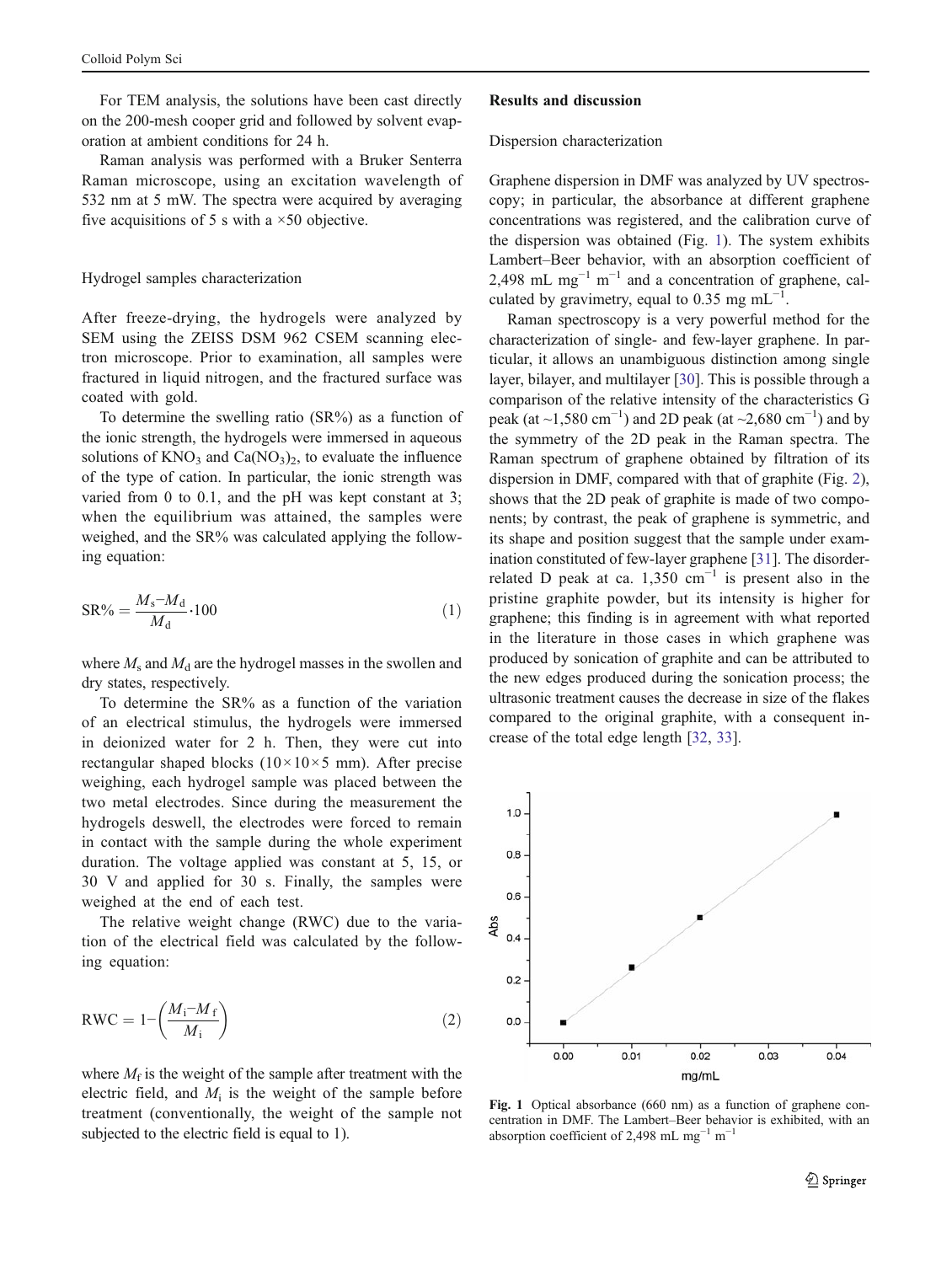

<span id="page-3-0"></span>

Fig. 2 Raman spectra of graphene obtained from DMF dispersion (top line) and graphite (bottom line)

TEM analysis is usually employed for the investigation of graphene dispersions [\[27](#page-6-0), [29,](#page-6-0) [34\]](#page-6-0). As shown in Fig. 3, the micrographs evidence the formation of few-layer graphene. In particular, well-defined graphene sheets are clearly visible. It should be underlined that in all cases, graphite aggregates were not observed.

Characterization of graphene-based polymer nanocomposites

### Swelling properties

First of all, the pH effect on the swelling behavior of hydrogels was studied, by varying the pH values from 3 to 12 and keeping the ionic force constant to 0.1. However, the obtained data are not reported here because the polymers were found to be more sensitive to the ionic force in comparison to pH and because, at this degree of ionic force, they are extremely deswollen; as a consequence, the pH influence is not well observable, and the trend cannot be rationalized. For such a reason, we focused on the influence of ionic strength and electrical field on SR%. In addition, the influence of graphene on these properties was investigated, in terms of emphasis or reduction of the SR% as a function of these two stimuli.

Various experiments were performed, in which only one of the above parameters was varied at once, while the others were kept constant.

The influence of ionic strength on SR% was studied by keeping the pH value constant and equal to 3, which is the natural pH of the aqueous medium resulting from the immersion of the hydrogels. For this experiment, two different salts were used—KNO<sub>3</sub> and  $Ca(NO<sub>3</sub>)<sub>2</sub>$ . They were chosen in order to investigate the different effects of a mono- or bivalent cation on the hydrogel swelling properties.

By using  $KNO_3$ , the ionic strength was varied from 0 to 0.1. The SR% decreases as the ionic strength increases, as shown well in Fig. [4](#page-4-0).

The swelling behavior mainly depends on the diffusion of the ions and the fluid. By adding salt, a gap in the ionic concentration is created between the interior hydrogel and the external solution. The osmotic pressure due to the ionic concentration gap drives the ions to move from the solution into the hydrogel, in order to eliminate this concentration difference and to reach a dynamic equilibrium. This is achieved when the driving force is balanced by the elastic one; in consequence, the hydrogel shrinks [\[35](#page-6-0)].

The introduction of graphene within the hydrogel matrix does not influence the shrinking of hydrogels with increasing the ionic strength but allows the materials swelling more than the filler-free hydrogel, for each ionic strength value. This finding is in agreement with what already reported by us in the case of some thermoresponsive polymer hydrogels and might be attributed to the presence of graphene sheets that separate close macromolecular chains, thus reducing the cross-linking extent [\[18](#page-6-0), [26](#page-6-0)].

Since a bivalent cation as  $Ca^{2+}$  can complex the hydrogel stronger than what  $K^+$  can do, by using a solution of  $Ca(NO<sub>3</sub>)<sub>2</sub>$ , the hydrogels deswell more as the salt content raised; for such a reason, the influence of graphene on SR% is less pronounced (Fig. [5](#page-4-0)), and the samples had approximately the same swelling capacities regardless of the graphene content.

Fig. 3 TEM images of some graphene sheets (from the stock DMF/graphene dispersion diluted 1:10).

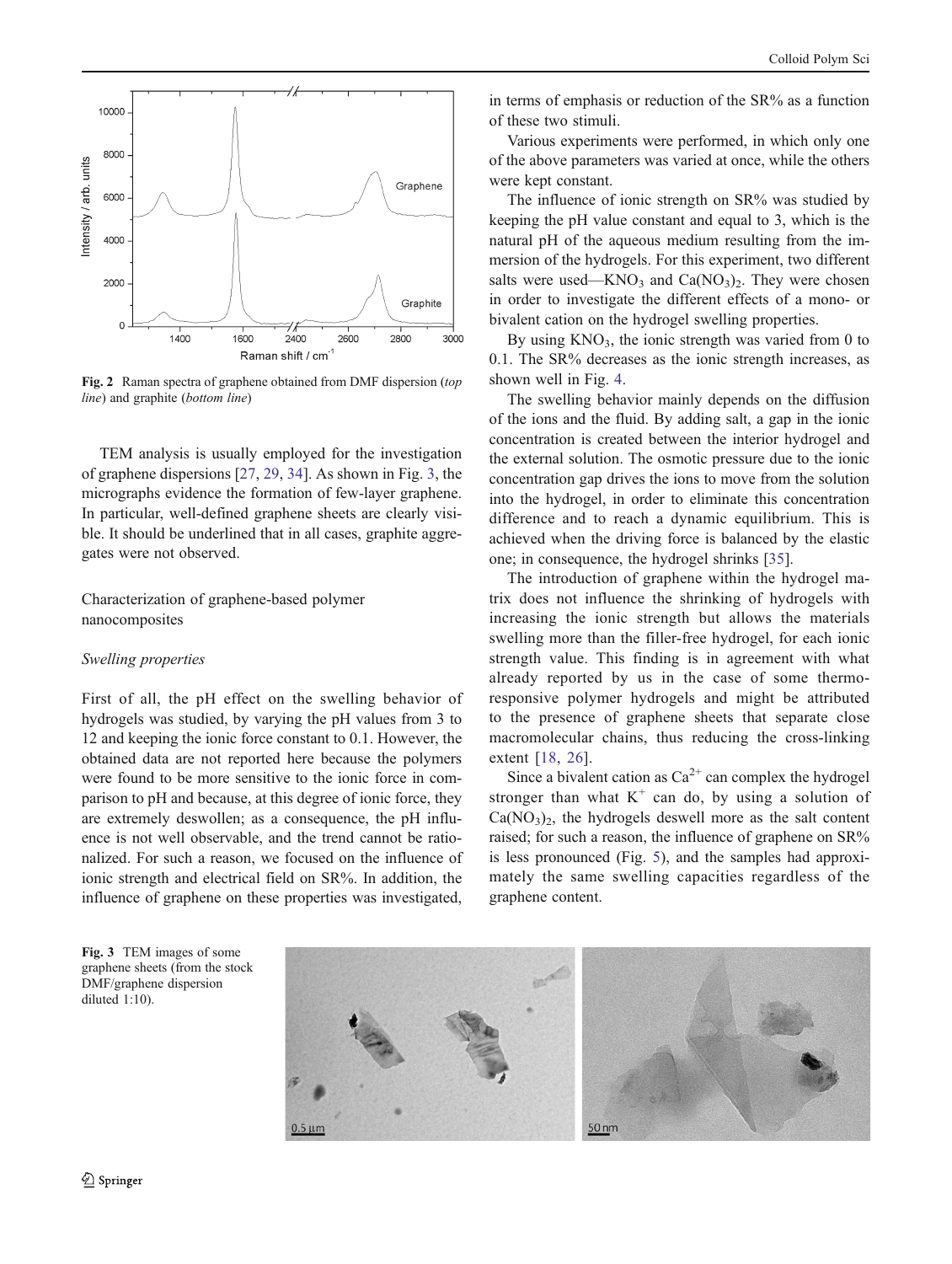<span id="page-4-0"></span>

Fig. 4 SR% as a function of ionic strength for different graphene amounts (KNO<sub>3</sub> solution, sample  $97.8=0$  wt% of graphene, sample  $97.6=0.01$  wt% of graphene, sample  $97.5=0.02$  wt% of graphene. sample 97.4=0.06 wt% of graphene)

The pAMPSA hydrogels exhibit a variation of their size in response to a variation of an external electrical field. This type of behavior is due to a migration of the cations present inside the hydrogel toward the cathode, thus resulting in a partial shielding of the sulfonate group, which causes the decrease of gel hydration [\[1](#page-5-0)]. So, the hydrogels deswell with increasing the applied voltage (from 5 to 30 V) (Fig. 6). The RWC of the hydrogels was calculated by using Eq. ([2\)](#page-2-0).

As reported in the literature for polyelectrolyte hydrogels, the extent of deswelling increases with the magnitude of the electric field but is not linearly proportional to it; in particular, the behavior is characterized by an asymptotic trend for higher voltages [[36\]](#page-6-0). Indeed, at the regimes, when gels are deswollen to a certain extent, their resistivity to the passage



Fig. 5 SR% as a function of ionic strength for different graphene amounts  $(CaNO_3)$ <sub>2</sub> solution, sample 97.8=0 wt% of graphene, sample 97.6=0.01 wt% of graphene, sample  $97.5=0.02$  wt% of graphene, sample  $97.4=0.06$  wt% of graphene)



Fig. 6 RWC of hydrogels as a function of the voltage applied for different graphene amounts (sample 97.8=0 wt% of graphene, sample 97.6=0.01 wt% of graphene, sample  $97.5=0.02$  wt% of graphene, sample  $97.4=0.06$  wt% of graphene)

of a charge increases as the content of "free" water decreases. Subsequently, a smaller amount of a charge passes through the gel whose response is proportionally smaller.

In particular, according to the above statement, at higher voltages, the response magnitude of the filler-free sample tails off. At variance, the deswelling behavior of the nanocomposite hydrogels studied in the present work is different. Indeed, graphene influences this behavior—the filler-free sample (97.8) deswells as the applied voltage increases, up to 15 V. This fact indicates that the equilibrium swelling capability of this sample is exhibited at 15 V. At



Fig. 7 Micrographs of hydrogel samples (sample 97.8=0 wt% of graphene, sample  $97.6=0.01$  wt% of graphene, sample  $97.5=$ 0.02 wt% of graphene, sample  $97.4=0.06$  wt% of graphene)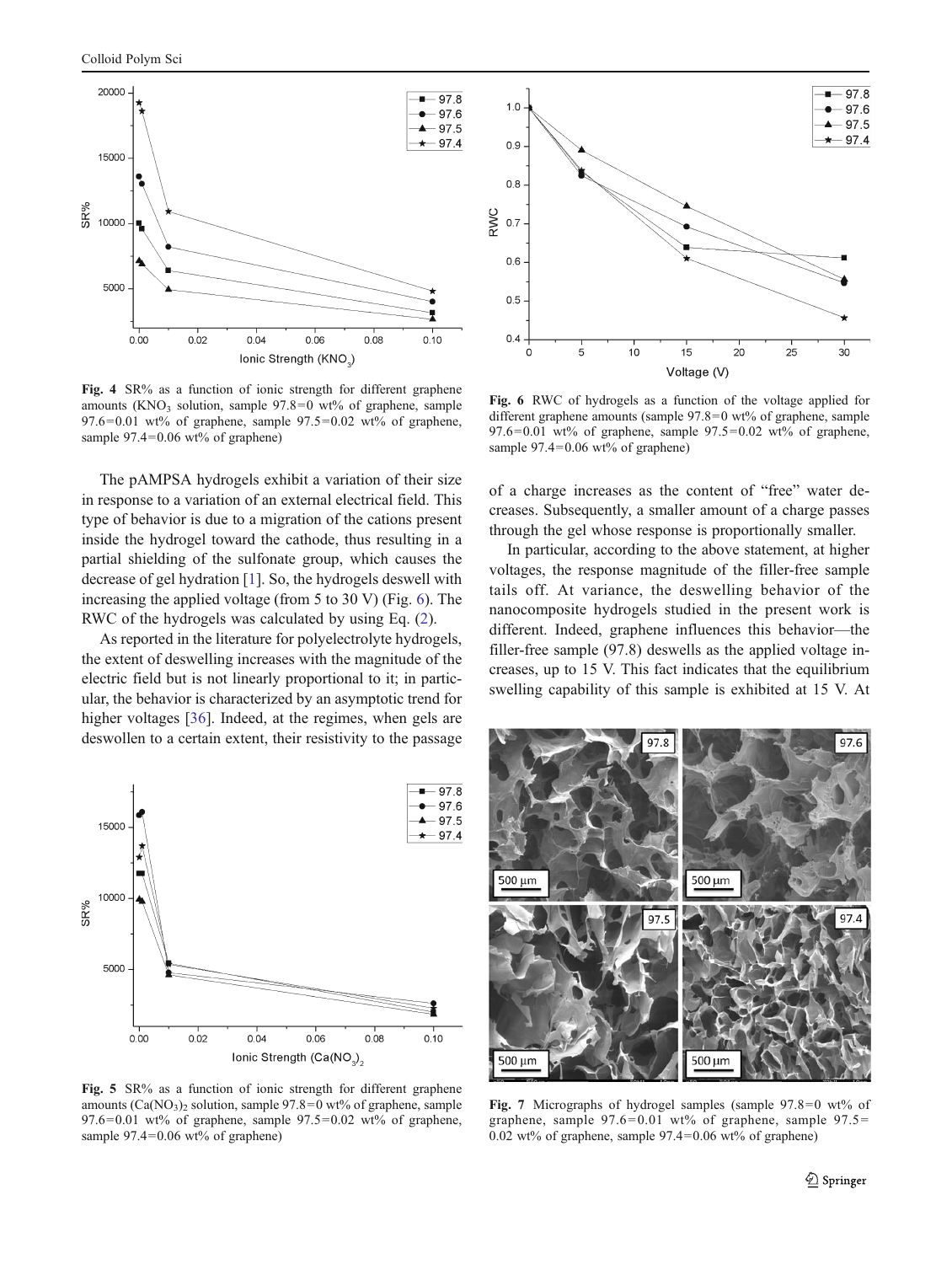<span id="page-5-0"></span>variance, the other samples, which contain graphene in different amounts, continue to deswell by an increasing voltage, at least up to the limit of 30 V used in our experiments.

## Morphological analysis

In order to investigate the morphology of the hydrogels, SEM analysis was performed. In particular, no differences among samples containing graphene and filler-free samples were found; the hydrogel nanocomposites having different amounts of graphene are characterized by the typical hydrogel porous morphology, consisting of a spongy structure. All hydrogels prepared in the present work are characterized by inhomogeneous morphology independent of the graphene amount, with small pores having dimensions smaller than 250 μm, together with others that are larger than 500 mm (Fig. [7\)](#page-4-0).

## Conclusion

The synthesis of stimuli-responsive materials is one of the most innovative challenges in materials science. Namely, polymer hydrogels that respond to a variation of external conditions, such as temperature, pH, ionic strength, or electrical or magnetic fields, have a potential in many advanced applications.

In this work, polymeric nanocomposite hydrogels of pAMPSA-containing graphene were synthesized. It was found that they are responsive to variations of both ionic strength and electrical field, thus changing their swelling capability in aqueous solutions. In particular, the introduction of graphene in the hydrogel matrix increased the SR% of these materials and influenced its variation in response to the application of the stimuli.

As a matter of fact, by increasing the ionic strength of the solution in which they are immersed, they deswell. Moreover, the use of a  $Ca^{2+}$  instead of a K<sup>+</sup> resulted in an increase of deswelling, which might be attributed to the larger coordinating capability of the bivalent cation as compared with the monovalent one and to the consequent different extents of non-covalent cross-linking. Besides, the shrinking is larger for graphene-containing hydrogels as compared with the filler-free sample. An analogous behavior is in agreement with what we found in other thermoresponsive polymer hydrogels as a consequence of temperature increase [\[18](#page-6-0), [26](#page-6-0)]; actually, the larger is the graphene amount, the larger is the SR%. We think that it might be mainly due to an ineffective cross-linking among macromolecular chains that are separated by graphene sheets.

Furthermore, the polymer hydrogels studied here exhibited a response to the application of an electrical field. Namely, they contracted in different ways, depending on the graphene content and the applied voltage. It is noteworthy that the hydrogel sample that does not contain graphene exhibits an equilibrium swelling capability at 15 V, while the other samples, which contain different amounts of graphene, continue to deswell as voltage raises (up to 30 V, the highest voltage used in our experiments). These findings suggest that the neat hydrogel behaves as the typical dielectric materials do [\[37](#page-6-0)], while those that contain graphene are characterized by a completely different behavior.

Acknowledgments The authors thank the GEMPPO at the IEM-CSIC for allowing the use of the TEM. This work was partially supported by the Italian Ministry of University and Research.

#### References

- 1. Kim SJ, Lee CK, Kim SI (2004) Electrical/pH responsive properties of poly(2-acrylamido-2-methylpropane sulfonic acid)/hyaluronic acid hydrogels. J Appl Pol Sci 92:1731–1736
- 2. Gil ES, Hudson SM (2004) Stimuli-responsive polymers and their bioconjugates. Prog Polym Sci 29:1173–1222
- 3. Melekaslan D, Okay O (2000) Swelling of strong polyelectrolyte hydrogels in polymer solutions: effect of ion pair formation on the polymer collapse. Polymer 41:5737–5747
- 4. Otake M, Kayami Y, Inaba M, Inoue H (2002) Motion design of a starfish-shaped gel robot made of electro-active polymer gel. Robot Auton Syst 40:185–191
- 5. Kabiri K, Zohuriaan-Mehr MJ, Mirzadeh H, Kheirabadi M (2010) Solvent-, ion- and pH-specific swelling of poly(2-acrylamido-2 methylpropane sulfonic acid) superabsorbing gels. J Polym Res 17(203):212
- 6. Durmaz S, Okay O (2000) Acrylamide/2-acrylamido-2-methyl propane sulfonic acid sodium salt-based hydrogels: synthesis and characterization. Polymer 41:3693–3704
- 7. Ozmen MM, Okay O (2005) Superfast responsive ionic hydrogels with controllable pore size. Polymer 46:8119–8127
- 8. Wang KH, Choi MH, Koo CM, Choi YS, Chung IJ (2001) Synthesis and characterization of maleated polyethylene/clay nanocomposites. Polymer 42:9819–9826
- 9. Cavus S, Gurdag G (2009) Noncompetitive removal of heavy metal ions from aqueous solutions by poly[2-(acrylamido)-2-methyl-1-propanesulfonic acid-co-itaconic acid] hydrogel. Ind Eng Chem Res 48:2652–2658
- 10. Kajiwara K, Ross-Murphy SB (1992) Synthetic gels on the move. Nature 355:208–209
- 11. El-Hag AA, Abd El Rehim HA, Hegazy EA, Ghobashy MM (2006) Synthesis and electrical response of acrylic acid/vinyl sulfonic acid hydrogels prepared by  $\gamma$ -irradiation. Radiat Phys Chem 75:1041–1046
- 12. Yoshida R, Sakai K, Okano T, Sakurai Y (1993) Modern hydrogel delivery systems. Adv Drug Deliv Rev 11:85–108
- 13. Sawahata K, Hara M, Yasunaga H, Osada Y (1990) Electrically controlled drug delivery system using polyelectrolyte gels. J Control Release 14:253–262
- 14. Kwon IC, Bae YH, Okano T, Kim SW (1991) Drug release from electric current sensitive hydrogels. J Control Release 17:149–156
- 15. Kabiri K, Mirzade H, Zohuriaan-Meh MJ, Dalir M (2009) Chitosanmodified nanoclay–poly(AMPS) nanocomposite hydrogels with improved gel strength. Polym Int 58:1252–1259